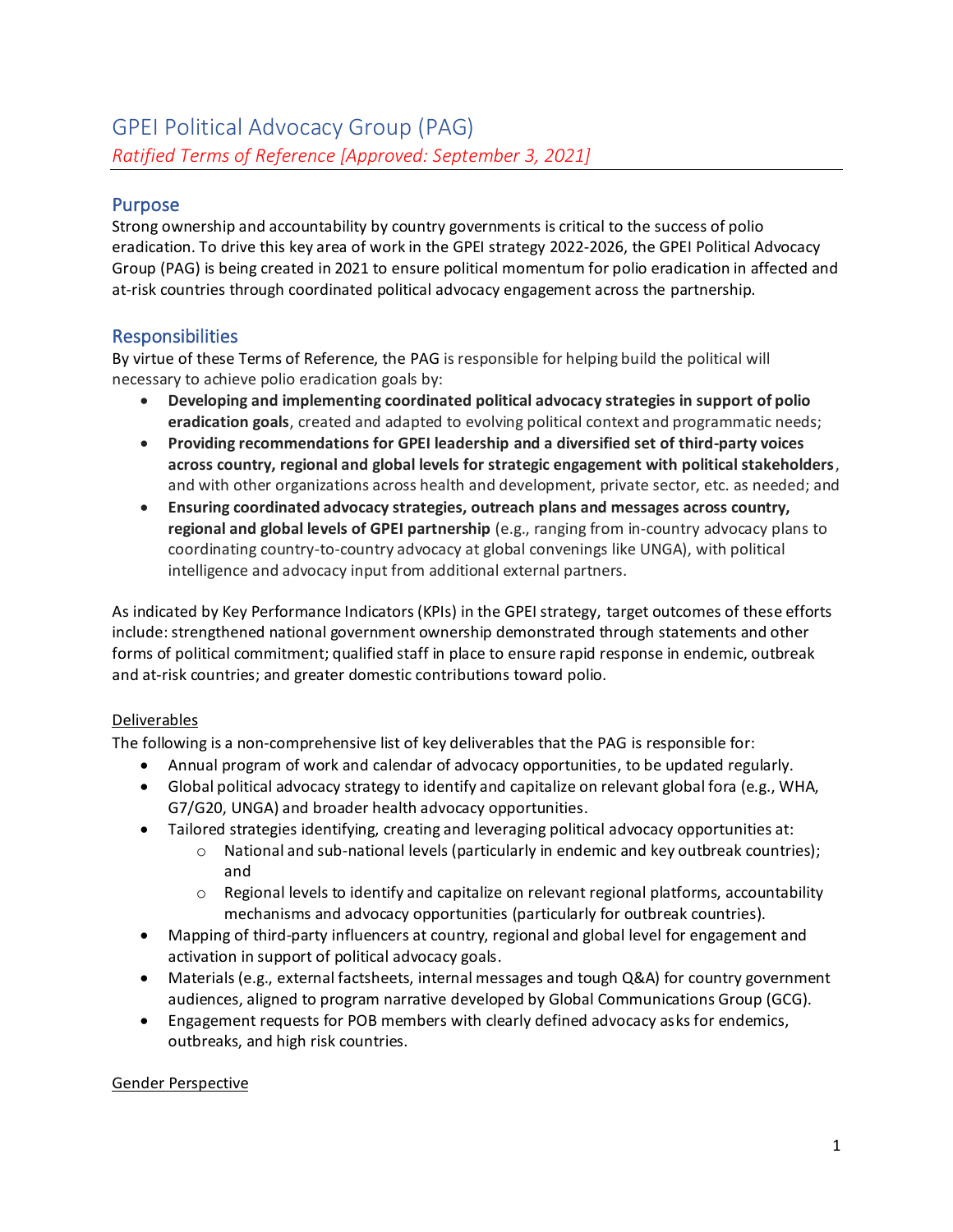Gender mainstreaming (the process of assessing implications for women and men of any planned action, in all areas and at all levels) is an integral dimension to the achievement of gender equality, which is considered a powerful determinant of health outcomes and a major factor in the movement towards polio eradication.

The PAG is responsible for supporting gender mainstreaming and the GPEI gender strategy within the group by:

- Dedicating time to develop and undertake activities to mainstream gender in their respective group, in conjunction with the Gender Mainstreaming Group (GMG), on an annual basis, and ensuring completion of activities (e.g., training via webinars, coaching, and/or mentoring).
- Leveraging technical support from the GMG, where feasible and applicable, throughout the course of activities (i.e., across program planning, design, implementation, monitoring, evaluation) to ensure that a gender equality lens is being applied.
- Being aware of GPEI's Gender Equality Strategy KPIs and implementing actions to help meet the expected results, leveraging support from the GMG, where needed.

# Composition and Secretariat

Specific members are subject to agency decision. The PAG shall be led by a Chair and Vice Chair and shall consist of as many other Members as needed to fulfil the group's responsibilities. Each GPEI partner will have one voting member.

#### Leadership

- The PAG shall be led by a Chair and Vice-Chair.
- The SC will appoint the named parties for the roles of Chair and Vice-Chair after soliciting feedback from the PAG members, using coordination support from the SC Secretariat. It is recommended that the individuals nominated to these two roles do not come from the same organization.
- The term for each role is 12 months, with the option for rotation (preferred) or renewal at the discretion of the SC.

#### Membership

- **Core members:**
	- o **Regional advocacy leads** will lead the design and implementation of political advocacy strategies that mobilize internal (GPEI) and external advocates at the global, regional, and country levels, as part of the regional group/with representation from:
		- Relevant regional bodies for endemic (representative TBC) and outbreak countries (AFRO partnerships officer)
		- Country advocacy colleagues as available
	- o **Global advocacy leads from each core GPEI agency** will identify and manage global level advocacy opportunities; ensure coordination of advocacy outreach, messaging, materials, etc. globally, and as part of region- or country-specific political advocacy strategies; and provide support in designing and implementing political advocacy strategies, as needed
- **Additional external partners** to provide local political intelligence, health advocacy expertise and capacity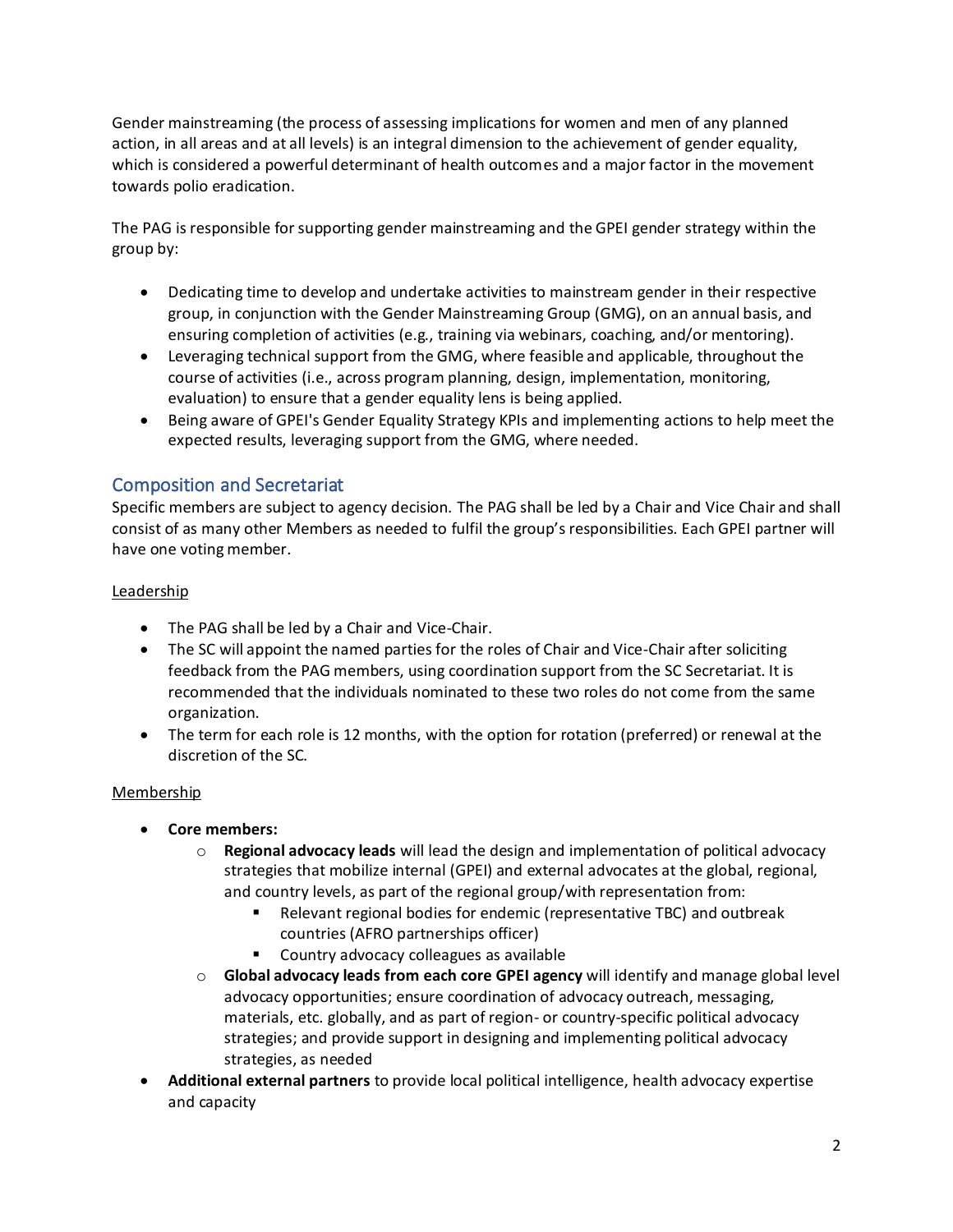While the PAG may include broad representation of GPEI partner agencies, the division of responsibilities across individuals and agencies shall be based on capabilities and capacities rather than a principle of institutional parity.

#### Membership Expectations

In general, individual members of the PAG have the following responsibilities:

- Be familiar with the charge and work of the PAG.
- Have pertinent expertise (e.g., epidemiology, business) and/or represent the perspective of an agency or stakeholder group.
- Attend 70% of all meetings (and for the entire duration of the meetings).
	- $\circ$  A committee member who misses two consecutive meetings, when the member has not made a case for exception to the Chair, may be replaced.
	- $\circ$  If replacement of a member is required, the Chair will flag the issue with the pertinent agency and make the request.
- Be actively engaged at all meetings and provide relevant and focused comments (e.g., ensure that you have read circulated pre-read materials and have developed perspective on the topic area prior to attending the meeting).
- Dedicate time to participating in and/or leading work/activities, outside of planned meeting times.
	- $\circ$  The specific amount of time is to be estimated by the Chair and Vice-Chair and discussed with individual members at the start of the year but is generally expected to range from 10 to 20 hours/month.
- Demonstrate flexibility in unanimity building discussions and take different perspectives into account.
- Relay discussions and updates on work undertaken, back to the member's respective agency, to ensure coordinated efforts across GPEI and the agency (e.g., to minimize duplicative activities).
- Efforts will be made to guarantee gender balanced representation of members (ideally 50% women and 50% men) and to alternate among different level positions (to avoid appointing only junior positions).
- All core members will be offered additional gender training opportunities according to their needs/competencies.

For groups that have distinguished Core Members vs. Non-Core Members in their respective TOR:

- For Core Members, the above applies.
- For Non-Core Members (i.e., Supplementary or Liaison Roles), the Chair determines the responsibilities.

For partner agencies that propose individual member names to serve on the PAG, the above must be taken into consideration. The recommendation is to discuss capacity with the potential candidate, prior to a proposal to serve on the PAG.

The PAG brings dedicated capacity to this work – with members, when possible, dedicating at least 50% of their efforts on political advocacy planning, coordination, and implementation – and ensures accountability and two-way coordination to political advocacy efforts across country, regional and global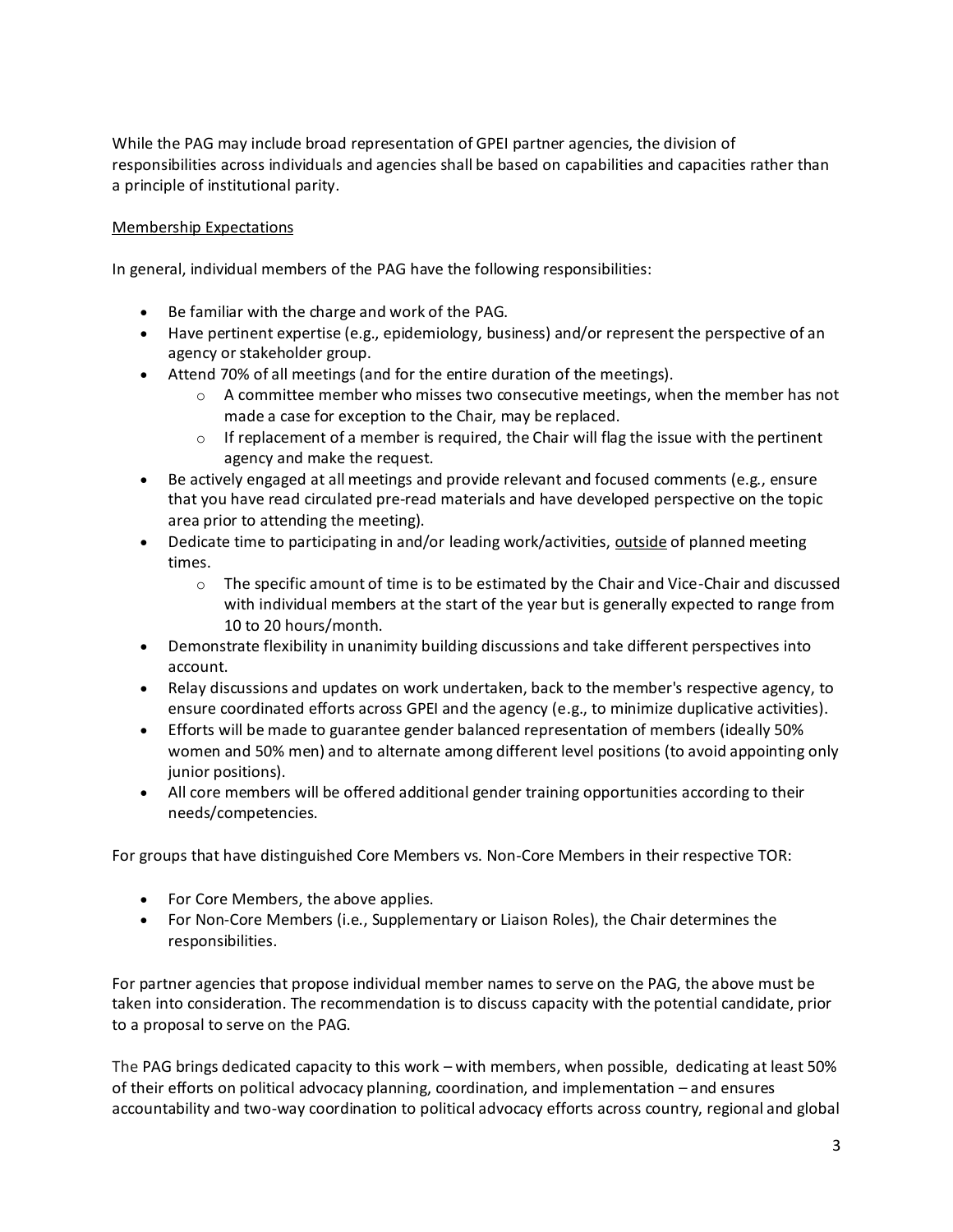levels within the GPEI. The group brings together political advocacy expertise from each core GPEI partner agency (WHO, UNICEF, Rotary, CDC, BMGF, Gavi), with additional external expertise and capacity from local partners.

#### **Secretariat**

- The Secretariat role shall be determined by the Chair.
- There shall be one individual designated as the primary contact for the Secretariat, regardless of how many individuals actively work to support the PAG in its activities.
- The Secretariat supports the PAG with the following, as needed:
	- o Facilitating work in collaboration with the Chair and Vice-Chair;
	- o Scheduling meetings;
	- o Planning logistics;
	- o Compiling agendas;
	- $\circ$  Distributing meeting materials (pre-reads and post-discussion), including meeting minutes;
	- o Tracking action items and coordinating on progress to closure of action items;
	- $\circ$  Scheduling and preparing progress reports, in conjunction with the Chair and Vice-Chair;
	- o Coordinating with other groups; and
	- $\circ$  Maintaining responsibility for relevant documents (e.g., knowledge management / information management/online portal for sharing documents).

# Accountability

- The PAG is accountable to the SC via the EMU and will provide quarterly updates to the SC (in coordination with other relevant groups) to report on deliverables, as well as to highlight strategic issues for SC decision.
- Chair(s) of the PAG, Resource Mobilization Group (RMG), and Global Communications Group (GCG) are responsible for providing joint engagement requests to the POB.
- Designated liaison reps will be assigned to coordinate with other GPEI global support and regional groups as needed for specific areas (e.g., domestic financing with RMG, messaging alignment with GCG, programmatic asks from ORPG).
- SC members will nominate core PAG member from their agency and ensure that their workload is adjusted to ensure full participation in the group.
- The PAG will actively support the RMG in exploring new financing mechanisms, cost sharing opportunities with other programs, and leveraging C-19 investments.

#### Coordination with Other Working Groups

The PAG will ensure that coordinated efforts (methods of engagement) on political advocacy are defined and implemented, especially with the RRT and IMST Working Groups.

#### Reporting

- The PAG, led by the Chair, shall report progress against key performance indicators to the SC on a quarterly basis and as requested by the EMU.
- In coordination with the EMU, the PAG shall also contribute to status reports for the POB as requested.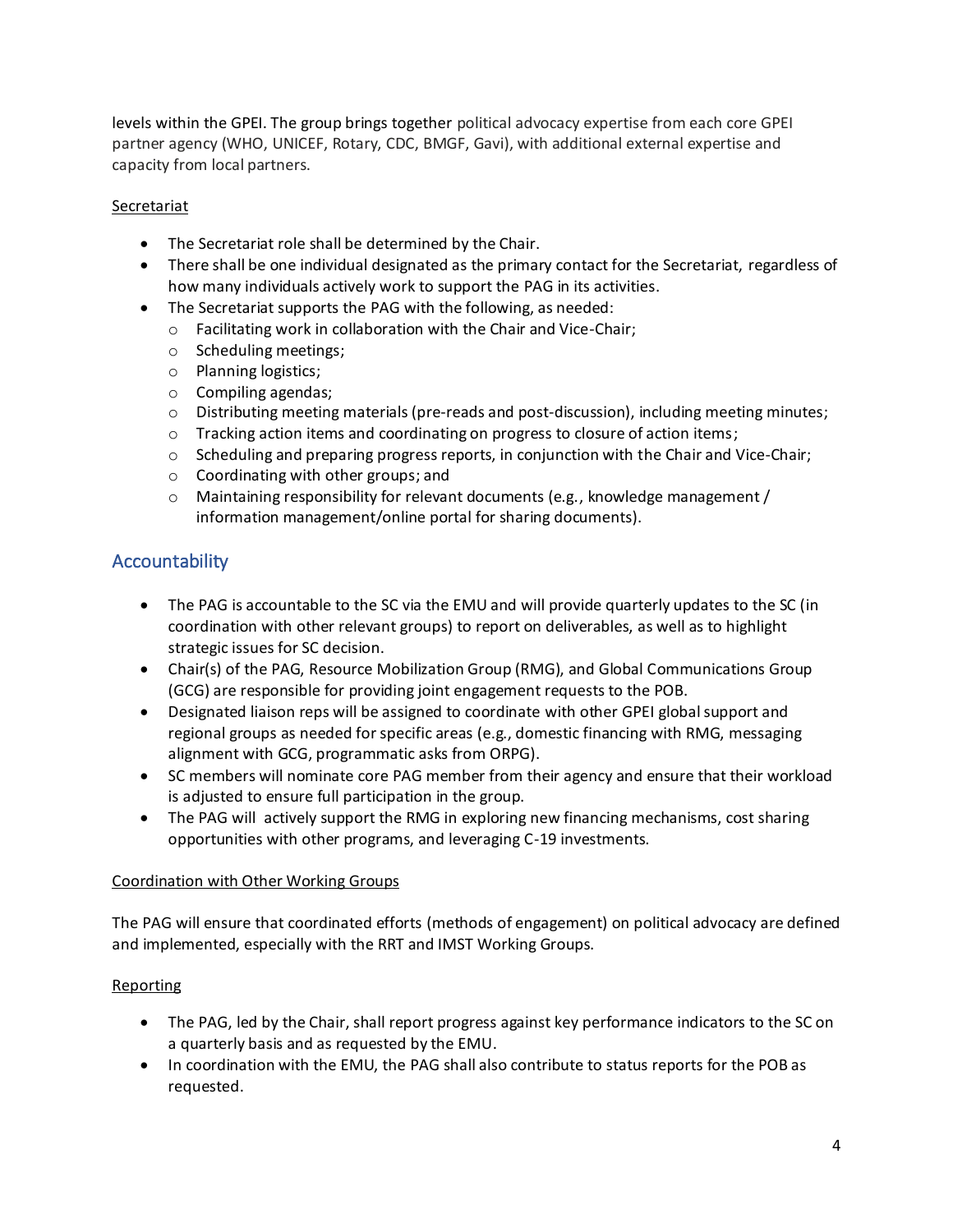#### Key Decisions

Key decisions made by the PAG include:

- **To support Goal 1 (interrupt all poliovirus transmission in last two endemic countries):** Political advocacy strategies and recommended actions to strengthen government ownership and accountability at national and sub-national levels in Afghanistan and Pakistan, as well as engagement outside of government-controlled areas as needed (in consultation with Hub at regional level; RMG Domestic Resource Mobilization Group and GCG at global level).
- **To support Goal 2 (stop cVDPV2 transmission and prevent outbreaks in non-endemic countries):** Political advocacy strategies and recommended actions to strengthen government ownership and accountability in support of timely, high-quality outbreak response in outbreak and high-risk countries, as well as engagement outside of government-controlled areas as needed (in consultation with RRT for AFRO, IMST for non-AFRO – at regional level; RMG Domestic Resource Mobilization Group and GCG at global level).
- **To support Goals 1 and 2:** Global political advocacy strategies to identify and arrange countryto-country advocacy opportunities (both amongst affected countries and between donors and affected countries) at relevant global fora (e.g., Davos, WHA, G7/G20, UNGA) and broader health advocacy opportunities to help maintain global political commitment to polio eradication (in consultation with RMG and GCG).

Key consultations with other GPS and RO groups are noted above. Additional consultations may be recommended by the EMU in advance of decision-making.

- Day-to-day implementation of political advocacy work will be driven by the regional advocacy leads through the relevant regional bodies. Strategic advocacy decisions will be made by consensus amongst the core members, with discussions facilitated by the Chair(s).
	- $\circ$  All proposals made by the group that are beyond its mandate and scope will be submitted to the SC via the EMU for consideration and decision.

#### Decision Making

- Unanimity is the ideal for all decisions made by the PAG and should be pursued wherever possible.
- If unanimity cannot be reached, a majority vote will be the deciding factor. Each agency stipulated in the TOR with voting rights (e.g., core member) gets one vote.
- If a majority vote cannot be reached, the Chair of PAG will escalate to the EMU. The EMU will determine the appropriate next step on the escalation path (e.g., mediation attempt, escalation to SC).
- For decisions with significant strategic impact, if a member dissents with a particular decision, escalation may be made to the EMU. The EMU decides whether a further review is required by the SC, on a case-by-case basis; if escalated to SC, their decision will be final.